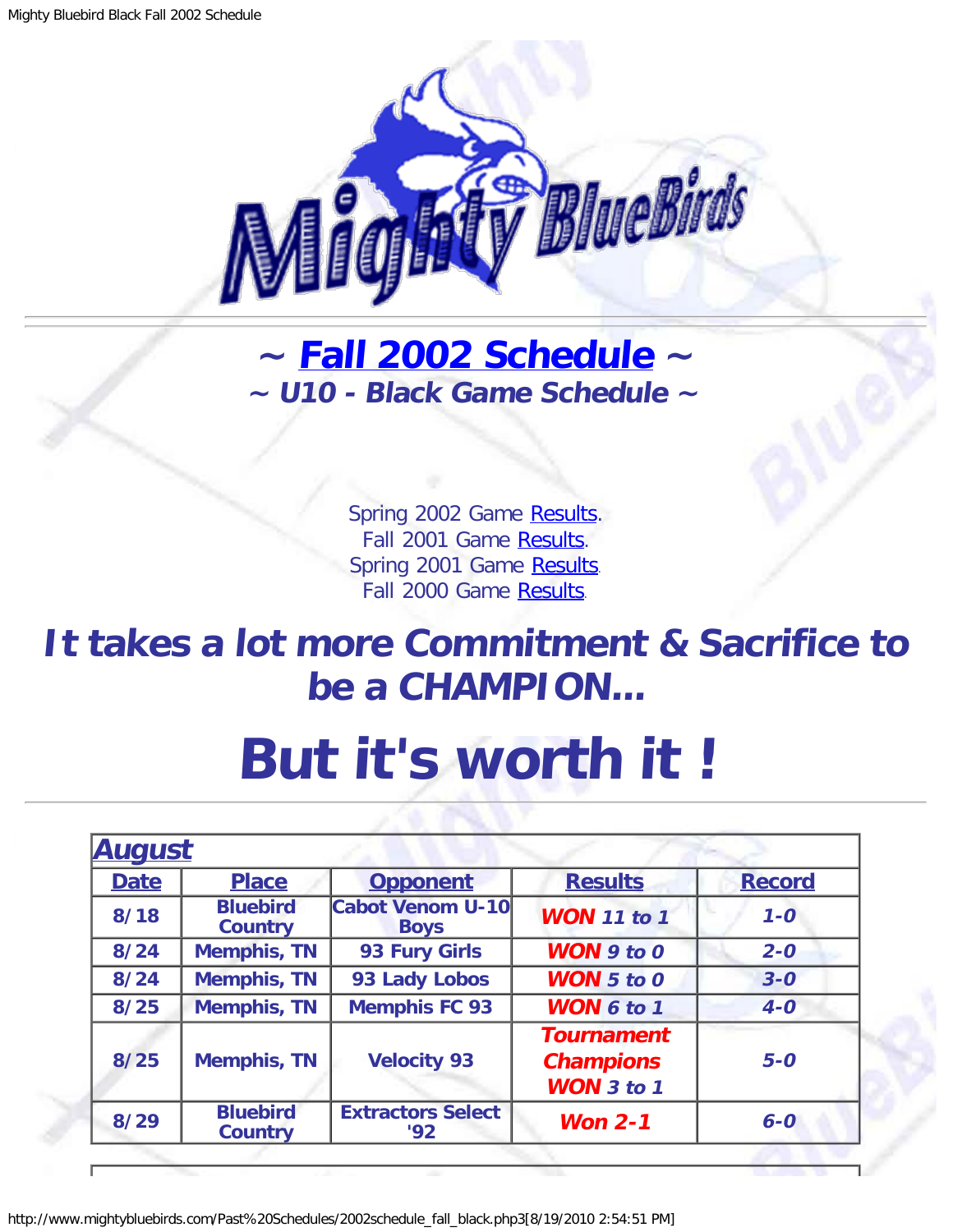r

| <b>September</b> |                                   |                                         |                                                                              |               |  |
|------------------|-----------------------------------|-----------------------------------------|------------------------------------------------------------------------------|---------------|--|
| <b>Date</b>      | <b>Place</b>                      | <b>Opponent</b>                         | <b>Results</b>                                                               | <b>Record</b> |  |
| 9/7              | <b>Fort Smith, AR</b>             | <b>Eclipse 92 (U-11)</b>                | <b>Tie 2-2</b>                                                               | $6 - 1 - 0$   |  |
| 9/7              | <b>Fort Smith, AR</b>             | <b>Russellville</b><br>Hurricane (U-11) | Won $2-1$                                                                    | $7 - 1 - 0$   |  |
| 9/8              | <b>Fort Smith, AR</b>             | <b>Arkansas Comet</b><br>91 (U-12)      | <b>Tie 2-2</b><br><b>Runner-Up</b><br><b>Dawg Daze U-</b><br><b>11 Girls</b> | $7 - 2 - 0$   |  |
| 9/15             | <b>Bluebird Field</b>             | <b>Westside Hawks</b><br>$(U-11)$       | <b>Won 4-0</b>                                                               | $8 - 2 - 0$   |  |
| 9/21             | <b>Texarkana, AR</b>              | <b>Longview Elite '92</b><br>$(U-11)$   | <b>Won 8-0</b>                                                               | $9 - 2 - 0$   |  |
| 9/21             | <b>Texarkana, AR</b>              | <b>Longview Elite '91</b><br>$(U-12)$   | <b>Lost 5-1</b>                                                              | $9 - 2 - 1$   |  |
| 9/22             | <b>Texarkana, AR</b>              | <b>Greenbrier (U-12)</b>                | <b>Lost 3-1</b>                                                              | $9 - 2 - 2$   |  |
| 9/22             | <b>Texarkana, AR</b>              | <b>Shreveport (U-12)</b>                | <b>Lost 2-0</b>                                                              | $9 - 2 - 3$   |  |
| 9/24             | <b>Bluebird</b><br><b>Country</b> | <b>Conway Patriots</b>                  | Won $5-0$                                                                    | $10 - 2 - 3$  |  |
| 9/28             | <b>Little Rock, AR</b>            | Lady Cobras (U-                         | <b>Lost 2-1</b>                                                              | $10 - 2 - 4$  |  |
| 9/28             | <b>Little Rock, AR</b>            | LRFC '92 White (U-<br>11)               | <b>Won 5-0</b>                                                               | $11 - 2 - 4$  |  |
| 9/29             | <b>Little Rock, AR</b>            | <b>Genesis '92 (U-11)</b>               | <b>Lost 3-0</b>                                                              | $11 - 2 - 5$  |  |

| October     |                                   |                                              |                                                         |               |
|-------------|-----------------------------------|----------------------------------------------|---------------------------------------------------------|---------------|
| <b>Date</b> | <b>Place</b>                      | <b>Opponent</b>                              | <b>Results</b>                                          | <b>Record</b> |
| 10/5        | <b>Russellville, AR</b>           | <b>Maumelle</b><br><b>Hurricanes</b>         | Won $3-1$                                               | $12 - 2 - 5$  |
| 10/5        | <b>Russellville, AR</b>           | <b>Maumelle</b><br><b>Wildcats</b>           | Won $9-1$                                               | $13 - 2 - 5$  |
| 10/6        | <b>Russellville, AR</b>           | <b>Maumelle U-12</b><br><b>Girls</b>         | Won $6-0$                                               | $14 - 2 - 5$  |
| 10/6        | <b>Russellville, AR</b>           | <b>Harrison American</b><br><b>Angels</b>    | <b>Tournament</b><br><b>Champions</b><br><b>Won 3-0</b> | $15 - 2 - 5$  |
| 10/9        | <b>Bluebird</b><br><b>Country</b> | <b>LR Futbol Club U-</b><br><b>11 Girls</b>  | Won $4-0$                                               | $16 - 2 - 5$  |
| 10/9        | <b>Bluebird</b><br><b>Country</b> | Conway                                       | Won $4-0$                                               | $17 - 2 - 5$  |
| 10/17       | <b>Bluebird</b><br><b>Country</b> | <b>Bienvenu U-11</b><br><b>Boys</b>          | <b>Lost 3-1</b>                                         | $17 - 2 - 6$  |
| 10/19       | Jonesboro, AR                     | <b>Agheritage</b><br>Batesville (U-11)       | <b>Won 14-0</b>                                         | $18 - 2 - 6$  |
| 10/19       | Jonesboro, AR                     | <b>Kononia Soccer</b><br>Cordova<br>$(U-11)$ | <b>Lost 3-0</b>                                         | $18 - 2 - 7$  |
|             |                                   | <b>Lady Tornado '92</b>                      |                                                         |               |